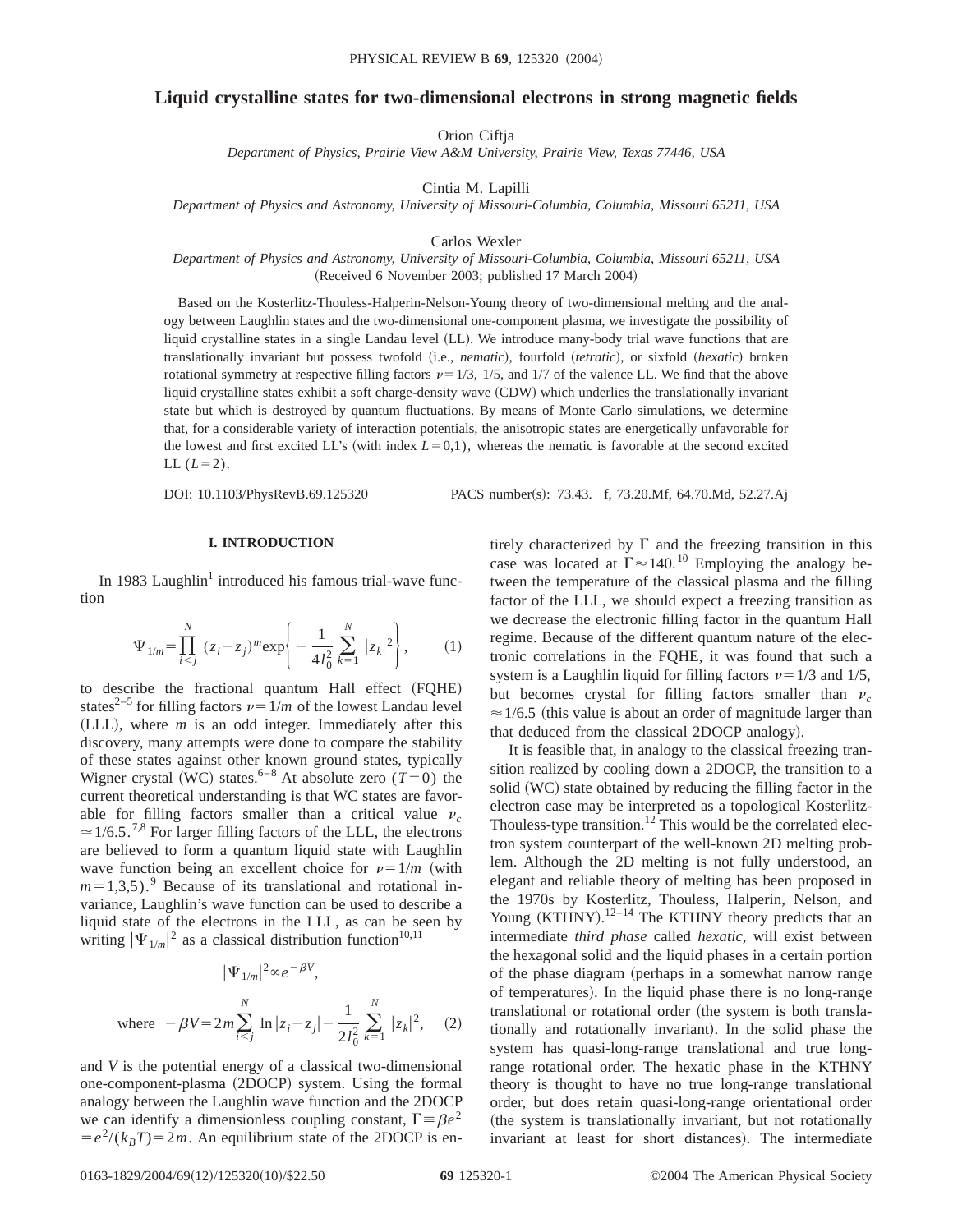hexatic phase is often considered most important since it has a symmetry intermediate between the hexagonal solid and the liquid.

Recent experiments in very high mobility ( $\mu$  $\sim$ 10<sup>7</sup> m/Vs)GaAs/Al<sub>x</sub>Ga<sub>1-x</sub>As heterostructures have shown a variety of low-temperature phases with exotic properties. Since 1999 it has been known that in transitional regions between QH plateaus for high LL's (with LL index  $L \ge 2$ ) either a *smectic* or *nematic* phase exists.15–20 In fact, one of us calculated to a reasonable accuracy the anisotropicisotropic transition temperature as a topological process. $^{17}$  In 2002 a melting transition from the WC state to a FQHE-like state was observed at ca.  $130 \text{ mK}$  (Ref. 21) and speculation mounted to suggest that possibly this transition occurs to a hexatic mesophase.<sup>22</sup>

On this grounds we investigate the possibility of various liquid crystalline mesophases in a partially filled LL. Given that two-dimensional liquid crystals may posses different forms of rotational group symmetry, we select a set of possible candidates, having  $C_2$  (nematic),  $C_4$  (tetratic), and  $C_6$ (hexatic) rotational group symmetry (note that, in principle, higher symmetry groups are also possible for a liquid crystal, e.g., a *liquid quasicrystal* with a  $C_{10}$  symmetry—we have not explored, however such possibilities in this paper<sup>23</sup>). Our results indicate that the states studied exhibit a soft chargedensity wave (CDW) which underlies the translationally invariant state but which is destroyed by quantum fluctuations. We perform Monte Carlo (MC) simulations and determine that for a wide range of interactions the anisotropic states are energetically unfavorable for the lowest and first excited LL's (with index  $L=0,1$ ), whereas the nematic is favorable at the second excited LL  $(L=2)$ .

In Sec. II we describe the types of states that were considered for our calculations. Section III presents the types of interaction potential considered and explains the methods used to calculate the properties of the system. Section IV contains the results obtained and a discussion of their meaning. The underlying soft CDW is discussed in Sec. V. Finally, the conclusions are presented in Sec. VI.

#### **II. LIQUID CRYSTAL STATES**

In this paper we consider liquid crystalline phases with no translational order but with quasi-long-range orientational order with various rotational symmetry groups  $C_2$ ,  $C_4$ , and *C*6; corresponding to a *nematic*, *tetratic*, and *hexatic* phase, respectively. There are some basic requirements on how we construct these states: (i) the states must obey Fermi statistics, i.e., they must have odd parity under the exchange of any pair of electrons, (ii) the states must be translationally invariant (at least far away from the boundaries of the system in case of a finite number of electrons), (iii) there must be a broken rotational symmetry belonging to the proper symmetry group,  $(iv)$  the states must belong to a single LL to avoid the large cyclotron energy cost  $\hbar \omega_c = \hbar e B/m_e$ , where *B* is the magnetic field, and  $e$  and  $m_e$  are the electron charge and mass, respectively (also note that as we will show later, various properties at *any* LL can be readily obtained from properties calculated in the LLL).

A class of such wave functions satisfying all these requirements are the so-called broken-rotational-symmetry  $(BRS)$  wave functions<sup>24,18–20,22</sup> that are systematically constructed by properly splitting the zeros of the Laughlin liquid state [in essence, the idea is to place the vortices that perform the composite fermion  $(CF)$  transformation<sup>4,5</sup> *around* the location of the electron, rather "on top" of them]. Let us consider the Laughlin wave function as given in Eq.  $(1)$ , where  $z_k = x_k + iy_k$  is *k*th electron position in the *xy* plane in complex notation, and  $l_0 = [\hbar/(eB)]^{1/2}$  is the magnetic length. This wave function represents a gaped, uniform, and isotropic liquid, and is an excellent description of a liquid state at filling factor  $\nu=1$ , 1/3, and 1/5 of the LLL (for  $\nu=1/7$ , the WC state prevails, see previous discussion, and Ref. 22).

To build a liquid crystal (BRS) state out of the liquid states we split the zeros of the wave function in a way that conserves the antisymmetry (Fermi statistics) and translational invariance, but breaks the rotational invariance of the wave function. This is done by introducing a preferred set of directions<sup>24,18–20,22</sup> into the wave function creating a degree of anisotropy. A generalized liquid-crystal wave function for a filling factor  $\nu = 1/m$  can then be easily written as

$$
\Psi_{1/m}^{\alpha} = \left\{ \prod_{i < j}^{N} \left[ \prod_{\mu=1}^{m-1} (z_i - z_j - \alpha_{\mu}) \right] \right\} \prod_{i < j}^{N} (z_i - z_j) \\
\times \exp\left\{ -\frac{1}{4l_0^2} \sum_{k=1}^{N} |z_k|^2 \right\},\n\tag{3}
$$

where the complex directors  $\alpha_{\mu}$  are distributed in pairs of opposite value in the complex plane (to satisfy Fermi statistics). In this paper we focus on the states with the highest level of discrete symmetry possible at each filling factor, which is set by distributing the  $\alpha_{\mu}$  symmetrically in a circle around the origin,

$$
\alpha_{\mu} = \alpha e^{i2\pi(\mu - 1)/(m - 1)}, \quad \mu \in \{1, 2, \dots, (m - 1)\}.
$$
 (4)

Without loss of generality  $\alpha$  can be taken to be real. The wave function in Eq.  $(3)$  represents a homogeneous liquid crystalline state at filling factors  $\nu=1/m$ , is antisymmetric, lies entirely in the LLL, and is smoothly connected to the isotropic Laughlin state for  $\alpha=0$ .

# **III. INTERACTION POTENTIALS AND MONTE CARLO SIMULATION**

For our simulations we consider *N* electrons in a charge neutralizing background. When considering the quantum Hamiltonian  $\hat{H} = \hat{K} + \hat{V}$ , the strong magnetic field quantizes the kinetic energy  $\hat{K}$  so that single-LL wave functions have a constant (and thus irrelevant) kinetic energy,  $\langle \hat{K} \rangle/N$ . The only relevant contribution comes, therefore, from the total potential-energy operator

$$
\hat{V} = \hat{V}_{ee} + \hat{V}_{eb} + \hat{V}_{bb},\tag{5}
$$

consisting of electron-electron, electron-background and background-background, interactions.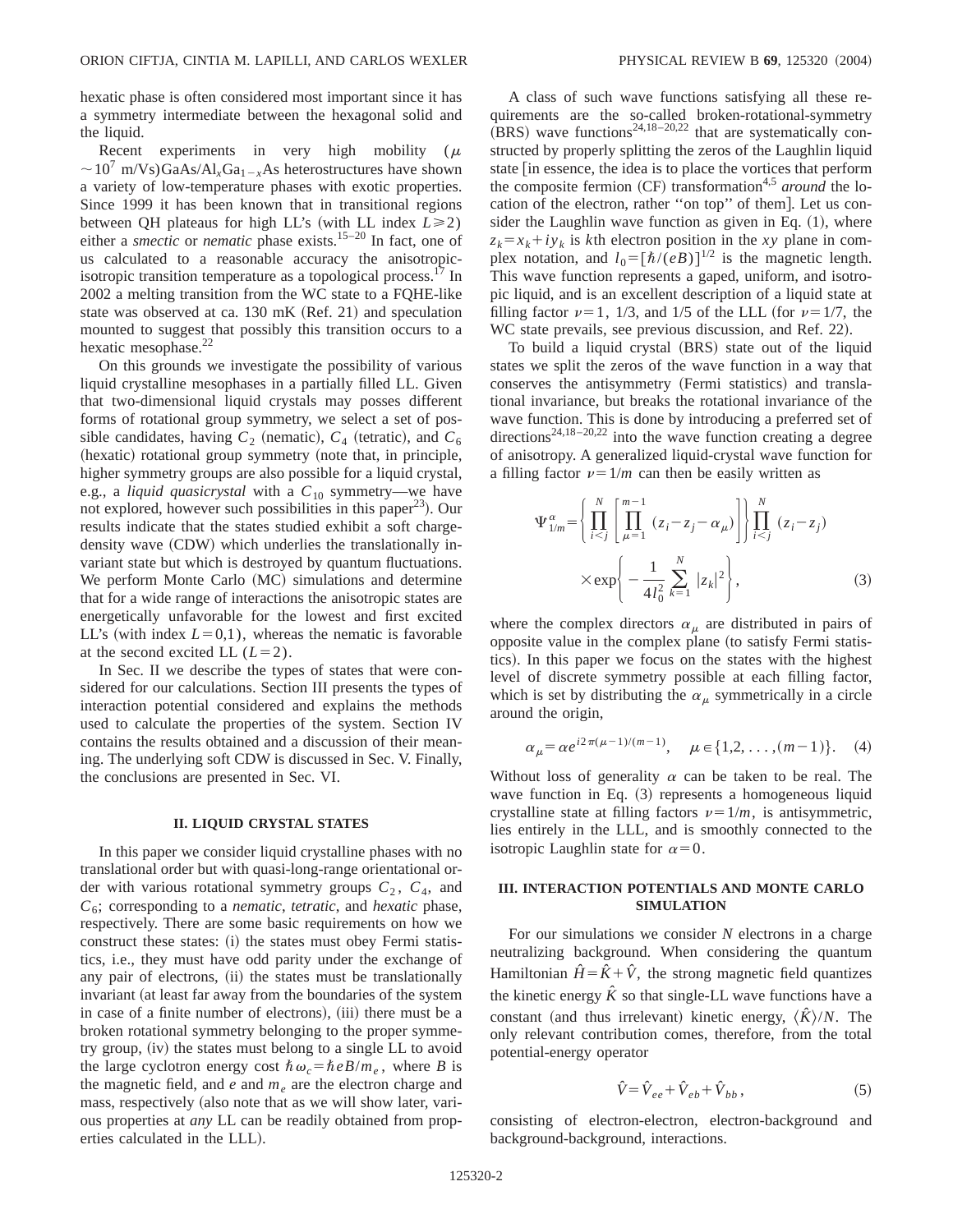It has been a common practice to work on the surface of a sphere<sup>5</sup> in order to minimize boundary effects in the finitesize computations. However, due to the anisotropic nature of the states under consideration this scheme would produce significant problems due to the need to have topological defects at the ''poles'' of the sphere. We therefore work on a simpler disk geometry, where the neutralizing positive background has a uniform density  $\rho_0 = \nu/(2\pi l_0^2)$  and is spread over a disk of radius  $R_N = l_0(2N/\nu)^{1/2}$  with an area  $\Omega_N$  $= \pi R_N^2$ .

Our goal is to thoroughly investigate the possibility of a liquid crystal state in the LLL for electrons interacting not only with the usual bare Coulomb potential  $v_C(r_1)$  $= e^{2}/(\epsilon r_{12})$  but also for a variety of other reasonable effective potentials that take into consideration the finite thickness of the quasi-2D electron layer. As previously shown by Zhang and Das Sarma  $(ZDS)$ ,<sup>27</sup>, the electron-electron interaction in a quasi-2D system can be written as

$$
v_{ZDS}(r_{12}) = \frac{e^2}{\epsilon} \int_0^\infty dq J_0(qr_{12}) F(q, b),
$$
  

$$
F(q, b) = \left(1 + \frac{9}{8} \frac{q}{b} + \frac{3}{8} \frac{q^2}{b^2}\right) \left(1 + \frac{q}{b}\right)^{-3},
$$
 (6)

where  $r_{12}$  is the 2D distance separating the two electrons,  $\epsilon$ is the average background dielectric constant,  $J_0$  is the Bessel function of zeroth order, and *b* is a parameter related to the finite thickness of the 2D layer (if we define the average thickness as  $\overline{Z}$ , then  $b = 3/\overline{Z}$ ). In addition, we also consider two other interaction potentials

$$
v_1(r_{12}) = \frac{e^2}{\epsilon} \frac{1}{\sqrt{r_{12}^2 + \lambda^2}},
$$
  

$$
v_2(r_{12}) = \frac{e^2}{\epsilon} \frac{1 - \exp\left(-\frac{r_{12}}{\lambda}\right)}{r_{12}}.
$$
 (7)

The two model potentials include the thickness effect phenomenologically<sup>27</sup> through the length parameter,  $\lambda = \overline{Z}/2$  $=1.5/b$ . All the above potentials have the same Coulomb behavior for large  $r_{12}$ , but differ from the bare Coulomb potential for small  $r_{12}$ .

To consider the zero-temperature stability of the liquidcrystal states of Eq.  $(3)$  with respect to the uniform isotropic liquid state counterparts, we performed extensive MC simulations in order to compute the energy and other quantities for the four different interaction potentials. Since the potentials involved are merely single- and two-body interactions, we need to accurately determine all single- and doubleparticle distribution functions, i.e., the *density*  $\rho(\mathbf{r})$  $\equiv \langle \sum_{i=1}^{N} \delta(\mathbf{r}_i - \mathbf{r}) \rangle$ , and the *pair-correlation function g*( $\mathbf{r}_{12}$ ), respectively. The determination of such functions allows an accurate determination of all potential energies in the *N*  $\rightarrow \infty$  thermodynamic limit.<sup>28</sup>

By definition, the pair-correlation function  $g(\mathbf{r}_{12})$  is the conditional probability [normalized so that  $g(\infty)=1$ ] to find an electron at position **r**<sup>*n*</sup> given that another electron is found at position  $\mathbf{r}' = \mathbf{r}'' - \mathbf{r}_{12}$ ,

$$
g(\mathbf{r}_{12}) \equiv \frac{1}{\rho_0^2} \left\langle \sum_{i \neq j}^N \delta(\mathbf{r}_i - \mathbf{r}') \delta(\mathbf{r}_j - \mathbf{r}'') \right\rangle, \tag{8}
$$

where  $\rho_0 = \nu/(2\pi l_0^2)$  is the average bulk electron density. It is also useful to define the static structure factor  $S(\mathbf{q})$ , which is given by the 2D Fourier transform of  $g(\mathbf{r}_{12})$ ,

$$
S(\mathbf{q}) - 1 = \rho_0 \int d^2 r_{12} e^{-i\mathbf{q} \cdot \mathbf{r}_{12}} [g(\mathbf{r}_{12}) - 1]. \tag{9}
$$

Note that, because of the anisotropy of the wave function, both functions are explicitly angle dependent:  $g(\mathbf{r}_{12})$  $= g(r_{12}, \theta)$  and  $S(\mathbf{q}) = S(q, \theta_q)$  for  $\alpha \neq 0$ . It is also worth noting that the charge neutrality sum rule guarantees that  $S(q) \propto q^2$  for  $q \to 0$ .<sup>10,25,26</sup>

In the thermodynamic limit, the ground-state correlation energy per particle can be easily computed from  $28$ 

$$
E_{\alpha} = \frac{\langle \hat{V} \rangle}{N} = \frac{\rho_0}{2} \int d^2 r_{12} v(r_{12}) [g(\mathbf{r}_{12}) - 1], \quad (10)
$$

where  $v(r_{12})$  can have any reasonable form; in particular, it can take the form of any of the potentials shown in Eqs.  $(6)$ and  $(7)$ . Because the interaction potentials are centrally symmetric, the above formula can be rewritten in the simpler form

$$
E_{\alpha} = \frac{\rho_0}{2} (2 \pi) \int_0^{\infty} dr_{12} r_{12} v(r_{12}) [\bar{g}(r_{12}) - 1], \qquad (11)
$$

where  $\overline{g}(r_{12})$  is the angle-averaged pair distribution function

$$
\overline{g}(r_{12}) = \int_0^{2\pi} \frac{\mathrm{d}\theta}{2\pi} g(\mathbf{r}_{12}).\tag{12}
$$



FIG. 1. Angle-averaged single-particle density,  $\rho(r)$ , for *N* = 196 electrons and filling factors  $\nu=1/3$ , 1/5, and 1/7. We show the results for the isotropic cases ( $\alpha=0$ ) and, for a large  $\alpha$  (the oscillations observed in this case are discussed in Sec. V). Here *r* is the distance from the center of the disk.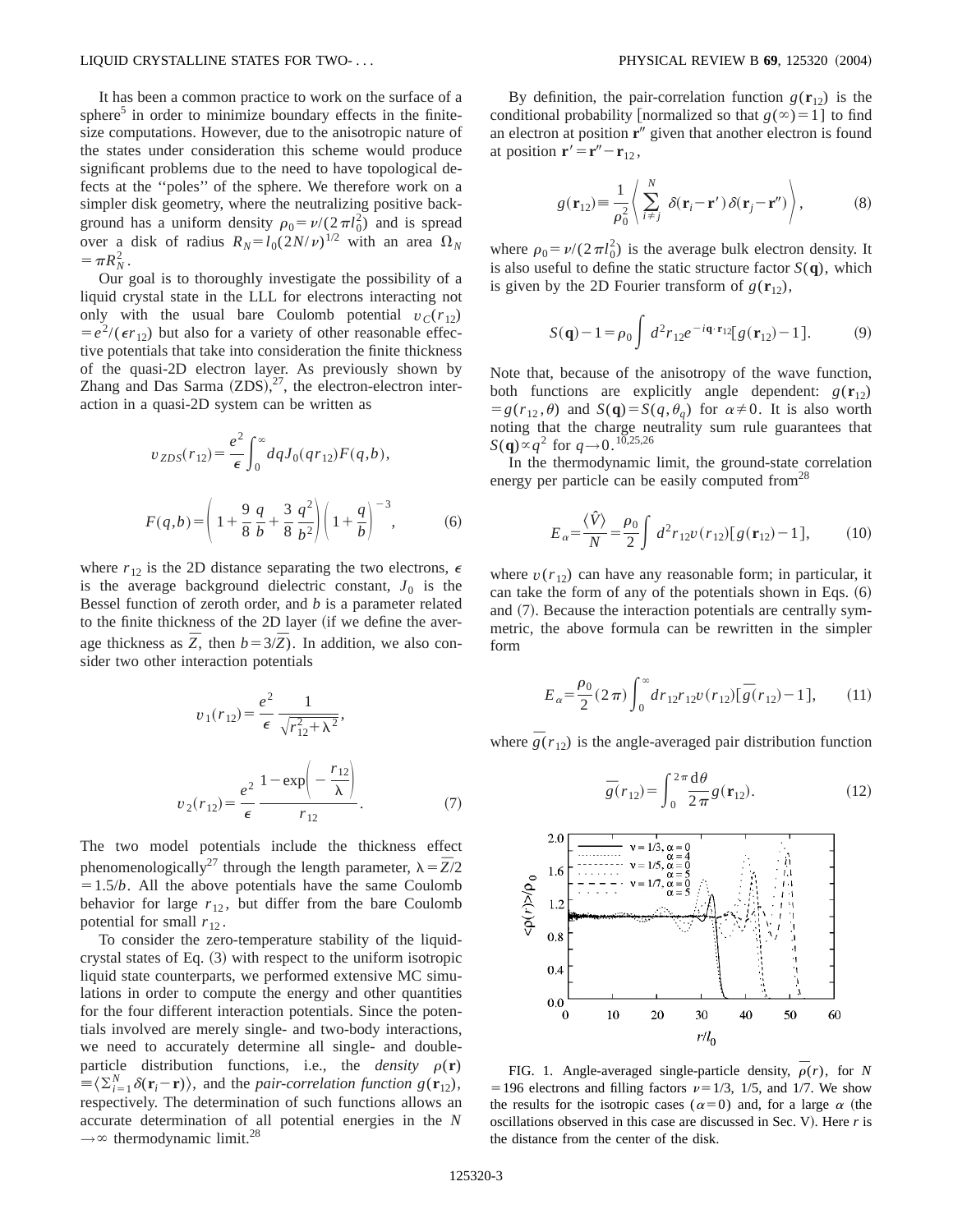

FIG. 2. Pair-correlation function  $g(\mathbf{r})$  for  $\nu=1/3$ , $\alpha=2$  (left panel),  $\nu=1/5$ , $\alpha=3$  (center panel),  $\nu=1/7$ , $\alpha=3$  (right panel). Note the discrete rotational symmetry of each state.

For specific cases [as for the  $v_{ZDS}(r_{12})$  potential, which has strongly oscillatory behavior in real space, making the numerical calculations very unstable and precarious] a corresponding formula that uses the static structure factor was employed:

$$
E_{\alpha} = \frac{1}{2} \frac{1}{(2\pi)} \int_0^{\infty} dq q \tilde{v}(q) [\bar{S}(q) - 1]. \tag{13}
$$

In this case  $\tilde{v}(q)$  is the 2D Fourier transform of the interaction potential, and we also define the angle-averaged static structure factor  $\bar{S}(q) = \int_0^2 \pi d\theta_q/(2\pi) S(q)$ . The use of the static structure factor has the added advantage of allowing the calculation of the correlation energies in *all* LL's from a single determination of the pair-correlation function in the LLL,18–20

$$
E_{\alpha}^{(L)} = \frac{1}{2} \int_0^{\infty} \frac{dq}{(2\pi)} q \tilde{v}(q) \left[ L_{L} \left( \frac{q^2}{2} \right) \right]^2 \left[ \bar{S}(q) - 1 \right], \quad (14)
$$

where  $L_L(x)$  are Laguerre polynomials and *L* corresponds to the LL index.

As in any MC calculation using the the Metropolis algorithm, $^{29}$  the expectation value of any [position dependent, e.g.,  $\rho(\mathbf{r})$ ] operator can be computed by averaging the local value of the operator over a large number of electronic configurations generated from the probability distribution *P*  $\alpha |\Psi^{\alpha}_{1/m}|^2$ . In a MC attempt, one electron is moved to a new position  $\mathbf{r}_{trial} = \mathbf{r}_i + \Delta_i$ , where  $\Delta_i$  is a random vector in some domain. If the probability ratio,  $P(\mathbf{r}_{trial})/P(\mathbf{r}_i)$  is larger than a random number uniformly distributed in the  $[0,1]$  range then the move is accepted and we let  $\mathbf{r}_{i+1} = \mathbf{r}_{trial}$ , otherwise the move is rejected and  $\mathbf{r}_{i+1} = \mathbf{r}_i$ . We adjust the size of the domain over which  $\Delta$ <sup>'</sup> s vary so that about half of the attempted moves are accepted. Following standard practice, we denote a MC step (MCS) a sequence of steps described above so that every electron in the system has attempted a move (and about half succeed). After a MCS the system is in a state essentially uncorrelated to the previous one and averages are computed for the desired operators.<sup>30</sup> The results we report were obtained after discarding 100 000 ''thermalization" MCS's and using between  $2 \times 10^6$  and  $4 \times 10^7$  MCS's for averaging purposes on systems of 200–400 electrons.

### **IV. MONTE CARLO RESULTS AND DISCUSSION**

By using MC methods we studied the possibility of a liquid-crystal state in the LLL for the leading candidate states at filling factors,  $\nu=1/3$ , 1/5, and 1/7. A trial-wave function as in Eq.  $(3)$  was considered and various properties were analyzed as function of the anisotropic parameter  $\alpha$ . Various interaction potentials were considered for the computation of the correlation energies [see Eqs.  $(6)$ ,  $(7)$ ,  $(10)$ ,  $(11)$ ,  $(13)$ ,  $(14)$ , all have in common the fact that they incorporate the effects of finite layer thickness into the quasi-2D electronic system and are essentially identical to Coulomb's for large distances. This choice is motivated by the well-known fact that the finite layer thickness of a real 2D system leads to a



FIG. 3. Static structure factor *S*(q) for  $\nu = 1/3$ , $\alpha = 2$  (left panel),  $\nu = 1/5$ , $\alpha = 3$  (center panel),  $\nu = 1/7$ , $\alpha = 3$  (right panel). Note the discrete rotational symmetry of each state.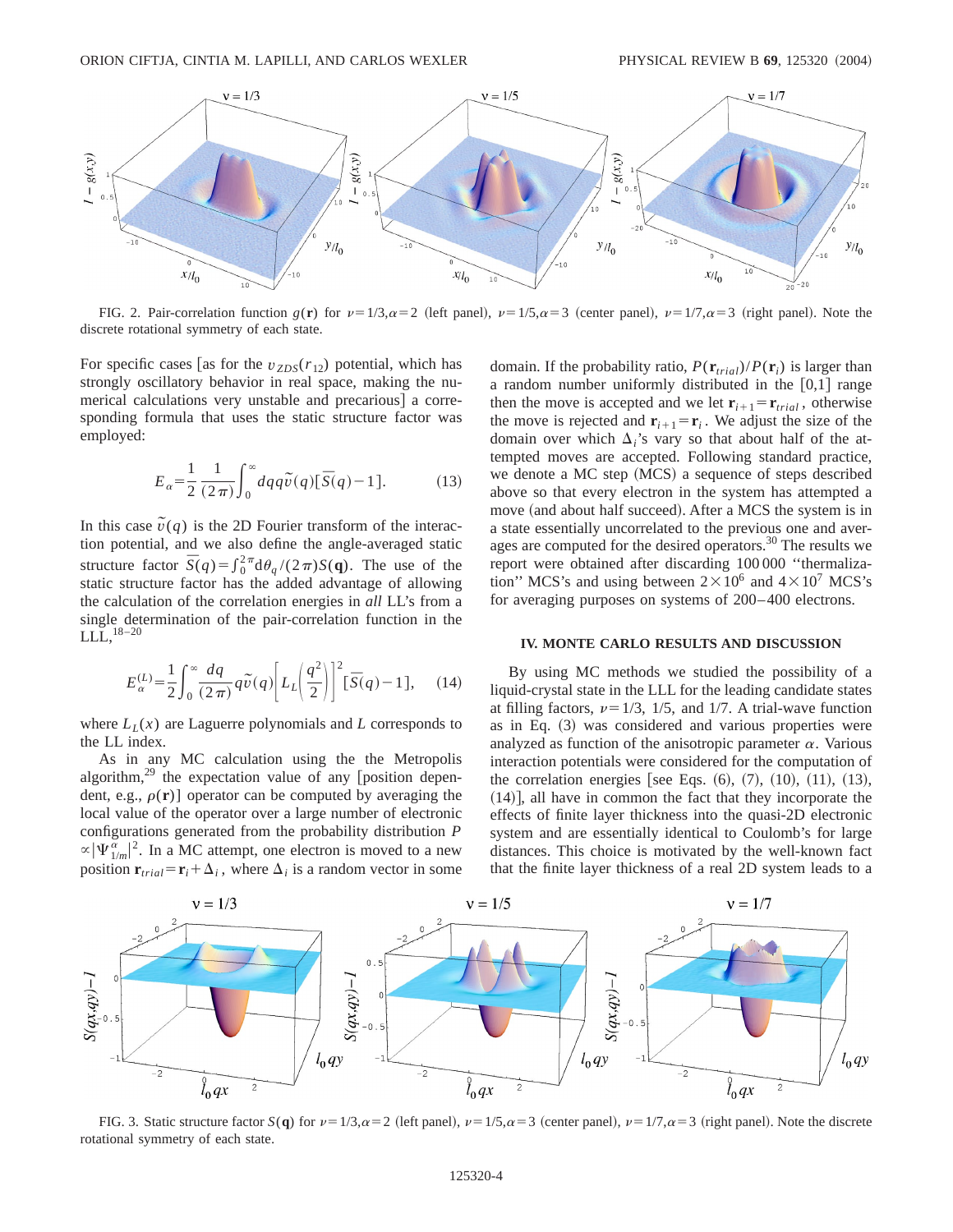

FIG. 4. Angle-averaged pair-correlation function  $\overline{g}(r_{12})$  for  $\nu=1/3$ ,  $\nu=1/5$ , and  $\nu=1/7$ .

weakening and eventual collapse of the FQHE.<sup>31</sup> Therefore, when the finite layer thickness (parameter  $\lambda$ ) increases as to become larger than the magnetic length, the short-range part of the Coulomb interaction softens and as a result the isotropic FQHE liquid state may become unstable with respect to another state of different nature (a possible new candidate can be the liquid-crystal state considered here, and/or a Wigner crystal).

In Fig. 1 we show a plot of the angle-averaged singleparticle density  $\overline{\rho}(r)$  for states of  $N=196$  electrons and filling factors of  $\nu=1/3$ , 1/5, and 1/7. The existence, for  $\alpha$  $=0$  of a large region around the center of the disk ( $r=0$ ) with constant density is an indication that there is bulklike behavior.<sup>28</sup> Results for moderate values of  $\alpha$  are similar to those for  $\alpha=0$ . For larger  $\alpha$  an apparent density fluctuation propagates from the edges to the center making it very difficult to identify a ''bulk'' region. The existence of this density fluctuation is discussed in detail in Sec. V. We found that values of  $\alpha$  acceptable for the purposes of calculating bulklike properties in reasonably sized systems are as follows:  $\alpha \leq 3$  for  $\nu=1/3$ ,  $\alpha \leq 4$  for both  $\nu=1/5$  and 1/7, respectively.

In order to compare the energy of the isotropic Laughlin liquid state with that of an anisotropic liquid-crystal state, we first need an accurate computation of the pair distribution function in terms of the parameter  $\alpha$ . For the smallest  $\alpha$ 's, a number of  $N=196$  electrons was sufficient to give a very accurate pair distribution function, whereas as many as 400 electrons were used when  $\alpha$ 's became large as to induce sizable oscillations in the density. Figure 2 shows results for

TABLE I. Correlation energy per particle in the LLL (in units of  $e^2/\epsilon l_0$ ) for the liquid-crystal (BRS) states at filling factor  $\nu=1/3$  as a function of the anisotropy parameter  $\alpha$  and quasi-2D layer width  $\lambda$ . Three forms of the interaction potential were used. The three potentials reduce to the standard Coulomb potential for  $\lambda=0$ .

| Interaction potential: $v_1(r_{12})$ |                                          |                 |                 |                 |                 |                 |                 |  |  |  |
|--------------------------------------|------------------------------------------|-----------------|-----------------|-----------------|-----------------|-----------------|-----------------|--|--|--|
| $\alpha$                             | $\lambda = 0.0$                          | $\lambda = 0.5$ | $\lambda = 1.0$ | $\lambda = 1.5$ | $\lambda = 2.0$ | $\lambda = 2.5$ | $\lambda = 3.0$ |  |  |  |
| $\mathbf{0}$                         | $-0.4100$                                | $-0.3362$       | $-0.2776$       | $-0.2327$       | $-0.1973$       | $-0.1700$       | $-0.1485$       |  |  |  |
| 1                                    | $-0.4098$                                | $-0.3353$       | $-0.2770$       | $-0.2319$       | $-0.1970$       | $-0.1698$       | $-0.1483$       |  |  |  |
| $\overline{2}$                       | $-0.3961$                                | $-0.3234$       | $-0.2681$       | $-0.2257$       | $-0.1928$       | $-0.1669$       | $-0.1464$       |  |  |  |
| 3                                    | $-0.3608$                                | $-0.2926$       | $-0.2449$       | $-0.2093$       | $-0.1817$       | $-0.1597$       | $-0.1418$       |  |  |  |
| $\overline{4}$                       | $-0.3074$                                | $-0.2435$       | $-0.2038$       | $-0.1763$       | $-0.1554$       | $-0.1387$       | $-0.1249$       |  |  |  |
|                                      | Interaction potential $v_2(r_{12})$      |                 |                 |                 |                 |                 |                 |  |  |  |
| $\alpha$                             | $\lambda = 0.0$                          | $\lambda = 0.5$ | $\lambda = 1.0$ | $\lambda = 1.5$ | $\lambda = 2.0$ | $\lambda = 2.5$ | $\lambda = 3.0$ |  |  |  |
| $\mathbf{0}$                         | $-0.4100$                                | $-0.3286$       | $-0.2598$       | $-0.2107$       | $-0.1760$       | $-0.1507$       | $-0.1315$       |  |  |  |
| 1                                    | $-0.4098$                                | $-0.3277$       | $-0.2593$       | $-0.2104$       | $-0.1758$       | $-0.1505$       | $-0.1314$       |  |  |  |
| 2                                    | $-0.3961$                                | $-0.3162$       | $-0.2519$       | $-0.2058$       | $-0.1727$       | $-0.1483$       | $-0.1297$       |  |  |  |
| 3                                    | $-0.3608$                                | $-0.2859$       | $-0.2324$       | $-0.1936$       | $-0.1650$       | $-0.1433$       | $-0.1264$       |  |  |  |
| $\overline{4}$                       | $-0.3074$                                | $-0.2370$       | $-0.1950$       | $-0.1661$       | $-0.1439$       | $-0.1265$       | $-0.1125$       |  |  |  |
|                                      | Interaction potential: $v_{ZDS}(r_{12})$ |                 |                 |                 |                 |                 |                 |  |  |  |
| $\alpha$                             | $\lambda = 0.0$                          | $\lambda = 0.5$ | $\lambda = 1.0$ | $\lambda = 1.5$ | $\lambda = 2.0$ | $\lambda = 2.5$ | $\lambda = 3.0$ |  |  |  |
| $\mathbf{0}$                         | $-0.4100$                                | $-0.3279$       | $-0.2748$       | $-0.2381$       | $-0.2112$       | $-0.1904$       | $-0.1738$       |  |  |  |
| 1                                    | $-0.4098$                                | $-0.3270$       | $-0.2741$       | $-0.2376$       | $-0.2107$       | $-0.1900$       | $-0.1735$       |  |  |  |
| 2                                    | $-0.3961$                                | $-0.3160$       | $-0.2657$       | $-0.2310$       | $-0.2053$       | $-0.1854$       | $-0.1696$       |  |  |  |
| 3                                    | $-0.3608$                                | $-0.2873$       | $-0.2439$       | $-0.2138$       | $-0.1914$       | $-0.1739$       | $-0.1597$       |  |  |  |
| $\overline{4}$                       | $-0.3074$                                | $-0.2408$       | $-0.2054$       | $-0.1813$       | $-0.1633$       | $-0.1491$       | $-0.1375$       |  |  |  |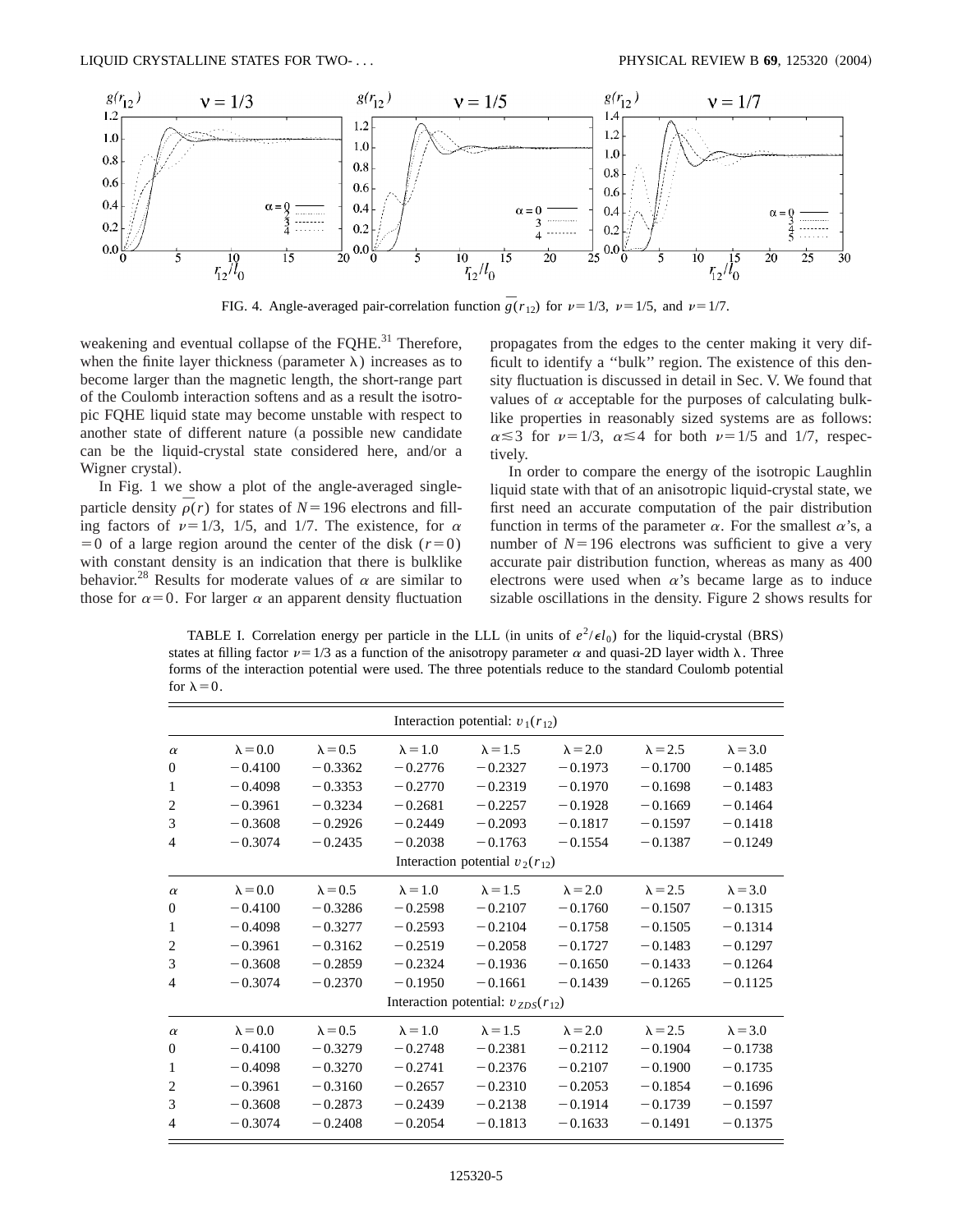TABLE II. Correlation energy per particle in the LLL (in units of  $e^2/\epsilon l_0$ ) for the liquid crystal (BRS) states at filling factor  $\nu=1/5$  as a function of the anisotropy parameter  $\alpha$  and quasi-2D layer width  $\lambda$ . Three forms of the interaction potential were used. The three potentials reduce to the standard Coulomb potential for  $\lambda=0$ .

|                | Interaction potential: $v_1(r_{12})$     |                 |                 |                 |                 |                 |                 |  |  |  |
|----------------|------------------------------------------|-----------------|-----------------|-----------------|-----------------|-----------------|-----------------|--|--|--|
| $\alpha$       | $\lambda = 0.0$                          | $\lambda = 0.5$ | $\lambda = 1.0$ | $\lambda = 1.5$ | $\lambda = 2.0$ | $\lambda = 2.5$ | $\lambda = 3.0$ |  |  |  |
| $\theta$       | $-0.3274$                                | $-0.2811$       | $-0.2420$       | $-0.2094$       | $-0.1825$       | $-0.1603$       | $-0.1419$       |  |  |  |
| $\mathbf{1}$   | $-0.3273$                                | $-0.2810$       | $-0.2419$       | $-0.2094$       | $-0.1825$       | $-0.1603$       | $-0.1419$       |  |  |  |
| $\overline{2}$ | $-0.3265$                                | $-0.2803$       | $-0.2413$       | $-0.2089$       | $-0.1821$       | $-0.1600$       | $-0.1418$       |  |  |  |
| 3              | $-0.3121$                                | $-0.2674$       | $-0.2312$       | $-0.2014$       | $-0.1767$       | $-0.1563$       | $-0.1392$       |  |  |  |
| $\overline{4}$ | $-0.2775$                                | $-0.2362$       | $-0.2064$       | $-0.1829$       | $-0.1635$       | $-0.1472$       | $-0.1333$       |  |  |  |
| 5              | $-0.2216$                                | $-0.1836$       | $-0.1601$       | $-0.1432$       | $-0.1296$       | $-0.1181$       | $-0.1081$       |  |  |  |
|                | Interaction potential: $v_2(r_{12})$     |                 |                 |                 |                 |                 |                 |  |  |  |
| $\alpha$       | $\lambda = 0.0$                          | $\lambda = 0.5$ | $\lambda = 1.0$ | $\lambda = 1.5$ | $\lambda = 2.0$ | $\lambda = 2.5$ | $\lambda = 3.0$ |  |  |  |
| $\Omega$       | $-0.3274$                                | $-0.2743$       | $-0.2365$       | $-0.2086$       | $-0.1873$       | $-0.1704$       | $-0.1566$       |  |  |  |
| $\mathbf{1}$   | $-0.3273$                                | $-0.2743$       | $-0.2365$       | $-0.2086$       | $-0.1873$       | $-0.1704$       | $-0.1566$       |  |  |  |
| $\overline{2}$ | $-0.3265$                                | $-0.2767$       | $-0.2303$       | $-0.1928$       | $-0.1641$       | $-0.1422$       | $-0.1251$       |  |  |  |
| 3              | $-0.3121$                                | $-0.2639$       | $-0.2215$       | $-0.1870$       | $-0.1603$       | $-0.1396$       | $-0.1233$       |  |  |  |
| $\overline{4}$ | $-0.2775$                                | $-0.2329$       | $-0.1997$       | $-0.1730$       | $-0.1513$       | $-0.1338$       | $-0.1196$       |  |  |  |
| 5              | $-0.2216$                                | $-0.1801$       | $-0.1561$       | $-0.1378$       | $-0.1222$       | $-0.1088$       | $-0.0975$       |  |  |  |
|                | Interaction potential: $v_{ZDS}(r_{12})$ |                 |                 |                 |                 |                 |                 |  |  |  |
| $\alpha$       | $\lambda = 0.0$                          | $\lambda = 0.5$ | $\lambda = 1.0$ | $\lambda = 1.5$ | $\lambda = 2.0$ | $\lambda = 2.5$ | $\lambda = 3.0$ |  |  |  |
| $\overline{0}$ | $-0.3274$                                | $-0.2743$       | $-0.2365$       | $-0.2086$       | $-0.1873$       | $-0.1704$       | $-0.1566$       |  |  |  |
| $\mathbf{1}$   | $-0.3273$                                | $-0.2743$       | $-0.2365$       | $-0.2086$       | $-0.1873$       | $-0.1704$       | $-0.1566$       |  |  |  |
| 2              | $-0.3265$                                | $-0.2736$       | $-0.2359$       | $-0.2082$       | $-0.1869$       | $-0.1701$       | $-0.1563$       |  |  |  |
| 3              | $-0.3121$                                | $-0.2615$       | $-0.2265$       | $-0.2006$       | $-0.1807$       | $-0.1648$       | $-0.1519$       |  |  |  |
| $\overline{4}$ | $-0.2775$                                | $-0.2324$       | $-0.2037$       | $-0.1825$       | $-0.1659$       | $-0.1525$       | $-0.1414$       |  |  |  |
| 5              | $-0.2216$                                | $-0.1819$       | $-0.1598$       | $-0.1439$       | $-0.1313$       | $-0.1211$       | $-0.1124$       |  |  |  |

the pair distribution function,  $g(\mathbf{r})$ , for the  $\nu=1/3$ ,  $\alpha=2$ nematic,  $\nu=1/5$ ,  $\alpha=3$  tetratic, and  $\nu=1/7$ ,  $\alpha=3$  hexatic. Each MC simulation involved  $4 \times 10^7$  MCS's and ca. 400 electrons. Figure 3 shows the corresponding static structure factors  $S(\mathbf{q})$  obtained from  $g(\mathbf{r})$  using Eq. (9).

Since the angle-averaged  $\overline{g}(r_{12})$  is sufficient for the determination of the energy, we averaged it (at significant savings in computer time) for various combinations of filling factor  $\nu$ , and anisotropy parameter  $\alpha$ . Figure 4 shows some of our results for 196–400 electrons.

At all filling factors that we considered, we noted that  $\overline{g}(r_{12})$  changes very little when parameter  $\alpha$  is small (e.g., 1). Only for larger  $\alpha$ 's ( $\geq$ 2) sizable changes take effect. In view of this behavior, we anticipate that the energy differences between the isotropic liquid state ( $\alpha=0$ ) and the anisotropic liquid-crystal state with small anisotropy parameters ( $\alpha=1$ ) will be quite small. In fact, the calculation of energy differences between these states and the isotropic state are comparable to the estimated accuracy of our energy calculations. However, since the energy differences for larger  $\alpha$ 's show a definite tendency in all cases, we believe that the results are, significantly reliable (since the statistical uncertainty on any MC calculation is systematic, the energy differences may be even more accurate than the absolute energies).

Tables I–III present the results for the calculation of the

LLL correlation energies obtained by means of Eqs.  $(11)$  or  $(13)$ , using the angle-averaged pair-correlation functions (or static structure factors) for the three different forms of the interaction potential for a variety of quasi-2D layer widths  $\lambda$ [see Eqs. (6) and (7)]. When  $\lambda = 0$  all interaction potentials reduce to the Coulomb potential and in the case of the  $v_{ZDS}(r_{12})$  potential we note that  $b=1.5/\lambda$ . Results for filling factors  $\nu=1/3$ , 1/5, and 1/7 of the LLL [for the potential  $v_1(r_{12})$ ] are also presented in Fig. 5. The results suggest that, in the LLL, for all the interaction potentials under consideration, a uniform liquid state is energetically more favorable than the liquid-crystal state. For small values of  $\alpha \in (0, 1)$  $\approx$  2], the liquid-crystal states have an energy only slightly above the Laughlin liquid states ( $\alpha=0$ ), however for larger  $\alpha$ 's this difference increases.

Similar results are obtained in the first excited LL  $[L=1]$ in Eq.  $(14)$ , we omit the results for brevity. For all forms of the interaction potential considered here, the correlation energy for anisotropic states is higher, once again leaving the Laughlin state stable. However, it is interesting to note that for the second excited LL  $(L=2)$  the situation changes for the nematic states at  $\nu=1/3$  of the valence LL, where anisotropic states become energetically favorable. Table IV shows the results for the energies,  $E_\alpha$  and energy differences,  $\Delta E_{\alpha} = E_{\alpha} - E_0$  (also shown in Fig. 6) between anisotropic states ( $\alpha \neq 0$ ) and the isotropic state ( $\alpha = 0$ ) for filling factor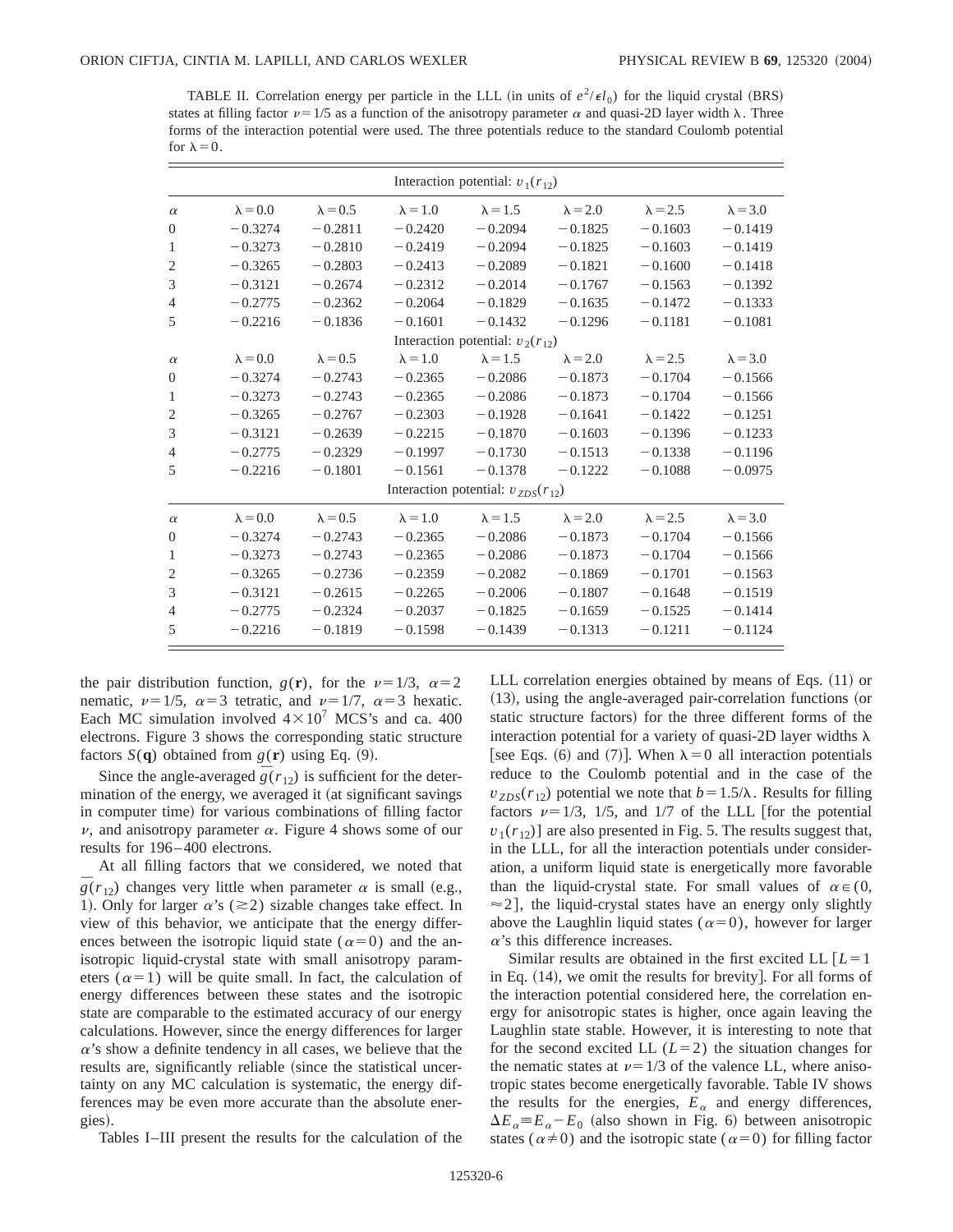TABLE III. Correlation energy per particle in the LLL (in units of  $e^2/\epsilon l_0$ ) for the liquid crystal (BRS) states at filling factor  $\nu=1/7$  as a function of the anisotropy parameter  $\alpha$  and quasi-2D layer width  $\lambda$ . Three forms of the interaction potential were used. The three potentials reduce to the standard Coulomb potential for  $\lambda=0$ .

|                                          | Interaction potential: $v_1(r_{12})$ |                 |                 |                 |                 |                 |                 |  |  |
|------------------------------------------|--------------------------------------|-----------------|-----------------|-----------------|-----------------|-----------------|-----------------|--|--|
| $\alpha$                                 | $\lambda = 0.0$                      | $\lambda = 0.5$ | $\lambda = 1.0$ | $\lambda = 1.5$ | $\lambda = 2.0$ | $\lambda = 2.5$ | $\lambda = 3.0$ |  |  |
| $\theta$                                 | $-0.2827$                            | $-0.2491$       | $-0.2198$       | $-0.1944$       | $-0.1727$       | $-0.1541$       | $-0.1383$       |  |  |
| $\mathbf{1}$                             | $-0.2827$                            | $-0.2491$       | $-0.2198$       | $-0.1944$       | $-0.1727$       | $-0.1541$       | $-0.1383$       |  |  |
| $\mathfrak{2}$                           | $-0.2826$                            | $-0.2491$       | $-0.2198$       | $-0.1944$       | $-0.1727$       | $-0.1541$       | $-0.1383$       |  |  |
| 3                                        | $-0.2807$                            | $-0.2473$       | $-0.2184$       | $-0.1933$       | $-0.1719$       | $-0.1536$       | $-0.1379$       |  |  |
| $\overline{4}$                           | $-0.2492$                            | $-0.2185$       | $-0.1945$       | $-0.1745$       | $-0.1573$       | $-0.1425$       | $-0.1296$       |  |  |
| 5                                        | $-0.1917$                            | $-0.1643$       | $-0.1467$       | $-0.1334$       | $-0.1223$       | $-0.1124$       | $-0.1035$       |  |  |
|                                          | Interaction potential: $v_2(r_{12})$ |                 |                 |                 |                 |                 |                 |  |  |
| $\alpha$                                 | $\lambda = 0.0$                      | $\lambda = 0.5$ | $\lambda = 1.0$ | $\lambda = 1.5$ | $\lambda = 2.0$ | $\lambda = 2.5$ | $\lambda = 3.0$ |  |  |
| $\overline{0}$                           | $-0.2827$                            | $-0.2470$       | $-0.2123$       | $-0.1821$       | $-0.1576$       | $-0.1382$       | $-0.1227$       |  |  |
| $\mathbf{1}$                             | $-0.2827$                            | $-0.2470$       | $-0.2124$       | $-0.1822$       | $-0.1577$       | $-0.1383$       | $-0.1227$       |  |  |
| $\overline{2}$                           | $-0.2826$                            | $-0.2470$       | $-0.2123$       | $-0.1821$       | $-0.1576$       | $-0.1382$       | $-0.1227$       |  |  |
| 3                                        | $-0.2807$                            | $-0.2452$       | $-0.2110$       | $-0.1813$       | $-0.1571$       | $-0.1378$       | $-0.1225$       |  |  |
| $\overline{4}$                           | $-0.2492$                            | $-0.2164$       | $-0.1894$       | $-0.1659$       | $-0.1460$       | $-0.1297$       | $-0.1162$       |  |  |
| 5                                        | $-0.1917$                            | $-0.1621$       | $-0.1443$       | $-0.1295$       | $-0.1160$       | $-0.1040$       | $-0.0936$       |  |  |
| Interaction potential: $v_{ZDS}(r_{12})$ |                                      |                 |                 |                 |                 |                 |                 |  |  |
| $\alpha$                                 | $\lambda = 0.0$                      | $\lambda = 0.5$ | $\lambda = 1.0$ | $\lambda = 1.5$ | $\lambda = 2.0$ | $\lambda = 2.5$ | $\lambda = 3.0$ |  |  |
| $\overline{0}$                           | $-0.2827$                            | $-0.2436$       | $-0.2141$       | $-0.1914$       | $-0.1735$       | $-0.1591$       | $-0.1471$       |  |  |
| $\mathbf{1}$                             | $-0.2827$                            | $-0.2437$       | $-0.2141$       | $-0.1915$       | $-0.1736$       | $-0.1591$       | $-0.1472$       |  |  |
| $\overline{2}$                           | $-0.2826$                            | $-0.2436$       | $-0.2141$       | $-0.1914$       | $-0.1735$       | $-0.1591$       | $-0.1471$       |  |  |
| 3                                        | $-0.2807$                            | $-0.2419$       | $-0.2128$       | $-0.1904$       | $-0.1727$       | $-0.1584$       | $-0.1465$       |  |  |
| $\overline{4}$                           | $-0.2492$                            | $-0.2147$       | $-0.1906$       | $-0.1720$       | $-0.1572$       | $-0.1450$       | $-0.1348$       |  |  |
| 5                                        | $-0.1917$                            | $-0.1627$       | $-0.1454$       | $-0.1323$       | $-0.1216$       | $-0.1126$       | $-0.1050$       |  |  |

 $\nu=1/3$  in the second excited LL ( $L=2$ ) obtained from potential  $v_1(r_{12})$  (the results are quite similar for the other two forms of the potential). These results are generally consistent to what we found in the past using the hypernetted-chain approximation.18,19

A conclusion can be derived from the above results: generally speaking the isotropic states seem to be energetically favorable, with the exception of the nematic state in the second excited LL. The explanation for this is simple: in the LLL the electron packets are simple Gaussians, and it is clear that the best way to minimize their Coulomb repulsion is by placing the vortices responsible for the CF transformation<sup>4,5</sup> precisely at the location of the electron themselves ( $\alpha=0$ ). In higher LL's, the wavepackets take a more "ringlike" shape, and a finite  $\alpha$  permits a more optimal distribution of charge for the nematic case (but *not* for either the tetratic or hexatic).

## **V. UNDERLYING CHARGE-DENSITY WAVE IN THE ANISOTROPIC 2DOCP'S**

In view of the appearance of considerable density variations in our MC simulations for larger values of  $\alpha$  we investigated the possible existence of an underlying CDW for the



FIG. 5. Energy difference between anisotropic states and the isotropic state ( $\alpha=0$ )  $\Delta E_{\alpha}=E_{\alpha}-E_{0}$  for filling factors  $\nu=1/3$ , 1/5, and 1/7 in the LLL. These results correspond to the interaction potential  $v_1(r_{12})$  and are plotted as function of the quasi-2D layer thickness  $\lambda$ .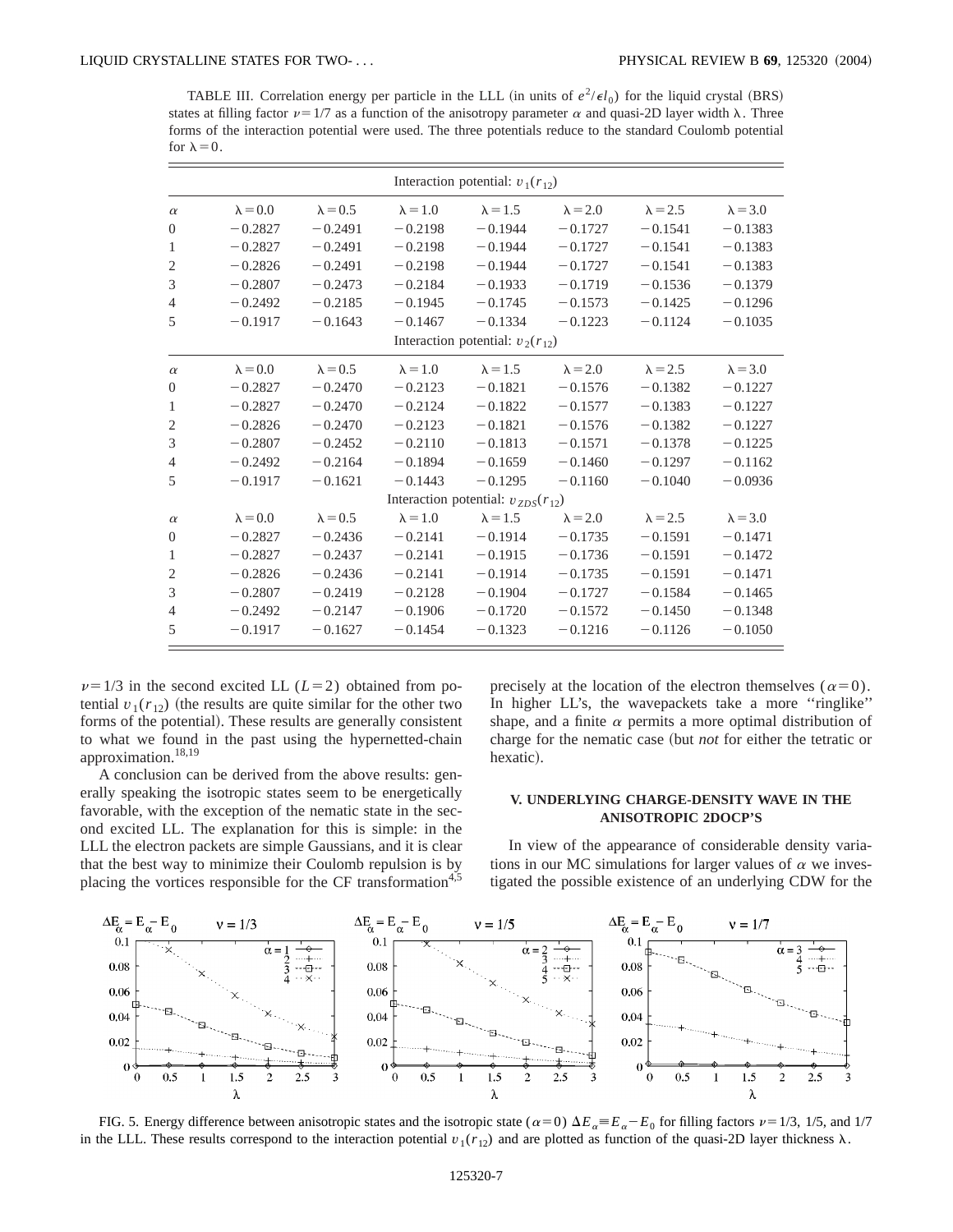TABLE IV. Correlation energy per particle in the second excited LL,  $L=2$ , (in units of  $e^2/\epsilon l_0$ ) for the liquid crystal (BRS) states at filling factor  $\nu=1/3$  as a function of the anisotropy parameter  $\alpha$  and quasi-2D layer width  $\lambda$ . The form  $v_1(r_{12})$  for the interaction potential was used.

| Interaction potential: $v_1(r_{12})$ |                 |                 |                 |                 |                 |                 |                 |  |
|--------------------------------------|-----------------|-----------------|-----------------|-----------------|-----------------|-----------------|-----------------|--|
| $\alpha$                             | $\lambda = 0.0$ | $\lambda = 0.5$ | $\lambda = 1.0$ | $\lambda = 1.5$ | $\lambda = 2.0$ | $\lambda = 2.5$ | $\lambda = 3.0$ |  |
| $\Omega$                             | $-0.2642$       | $-0.2139$       | $-0.1872$       | $-0.1662$       | $-0.1485$       | $-0.1335$       | $-0.1207$       |  |
| $\mathbf{1}$                         | $-0.2653$       | $-0.2146$       | $-0.1875$       | $-0.1663$       | $-0.1486$       | $-0.1335$       | $-0.1208$       |  |
| 2                                    | $-0.2693$       | $-0.2169$       | $-0.1881$       | $-0.1663$       | $-0.1483$       | $-0.1333$       | $-0.1206$       |  |
| 3                                    | $-0.2708$       | $-0.2158$       | $-0.1852$       | $-0.1631$       | $-0.1455$       | $-0.1310$       | $-0.1188$       |  |

liquid crystalline states of Eq.  $(3)$ . For this purpose it is useful to consider, once again, the 2DOCP analog system. Whereas considerable effort has been dedicated (and a consequent vast knowledge has been achieved) in the past to the treatment of the standard *isotropic* plasma (see, e.g., Refs.  $10,32,33$  and  $26$ ), little has been pursued for a system with anisotropic interactions, e.g., quadrupolar terms.

Consider the classical distribution function (note, in this section we work in units of the magnetic length  $l_0$ )

$$
|\Psi_{1/m}|^2 \propto e^{-\beta V}, \quad \text{where} \quad -\beta V = 2 \sum_{i < j}^N \left[ \ln |z_i - z_j| + \sum_{\mu=1}^{m-1} |z_i - z_j - \alpha_\mu| \right] - \frac{1}{2} \sum_{k=1}^N |z_k|^2, \quad (15)
$$

where, as before,  $\alpha_{\mu} = \alpha e^{i\theta_{\mu}}, \ \theta_{\mu} = 2\pi(\mu-1)/(m-1)$ , and  $\mu \in \{1,2,\ldots,(m-1)\}\.$  This potential energy corresponds to an ''electrostatic potential'' which is solution of a modified Poisson's equation

$$
\nabla^2[\beta\phi(\mathbf{r})] = -4\pi \left[\rho(\mathbf{r}) + \sum_{\mu=1}^{m-1} \rho(\mathbf{r} - \vec{\alpha}_{\mu})\right] + 4\pi m \rho_0,
$$
\n(16)

where  $\alpha_{\mu} = \alpha(\cos \theta_{\mu}, \sin \theta_{\mu}),$ 



FIG. 6. Energy difference between anisotropic states and the isotropic state ( $\alpha=0$ )  $\Delta E_{\alpha} = E_{\alpha} - E_0$  for filling factor  $\nu=1/3$  in the second excited valence LL  $(L=2)$ . These results correspond to the interaction potential form  $v_1(r_{12})$  and are plotted as function of the quasi-2D layer thickness  $\lambda$ .

$$
\rho(\mathbf{r}) = \sum_{i=1}^{N} \delta(\mathbf{r} - \mathbf{r}_i),
$$
\n(17)

and  $\rho_0 = 1/(2 \pi m)$  is a neutralizing density.

Consider now the potential *V* generated by the addition of some charge  $\delta \rho(\mathbf{r})$ . This will cause a redistribution of the particles that form the plasma, inducing a density change [see the discussion related to the definition of the paircorrelation function, Eq.  $(8)$ ],

$$
\rho_{ind}(\mathbf{r}) = \int d^2 r' \rho_0[g(\mathbf{r} - \mathbf{r}') - 1] \delta \rho(\mathbf{r}'). \tag{18}
$$

The total charge, in reciprocal space, is therefore given by [see Eq.  $(9)$ ]

$$
\widetilde{\rho}_{tot}(\mathbf{k}) = S(\mathbf{k}) \, \widetilde{\delta \rho}(\mathbf{k}),\tag{19}
$$

leading to a total potential

$$
\beta \widetilde{\phi}(\mathbf{k}) = \frac{4 \pi S(\mathbf{k})}{k^2} \left[ 1 + \sum_{\mu=1}^{m-1} e^{i \vec{\alpha}_{\mu} \cdot \mathbf{k}} \right] \widetilde{\delta \rho}(\mathbf{k}).
$$
 (20)

This result neglects second-order corrections in the distribution functions and is, therefore, commonly referred to as the theory of linear screening.

It is now interesting to investigate whether this potential allows for the formation of underlying CDW's in the 2DOCP. Assuming small variations from a uniform state, we allow for the particle density to vary from point to point according to

$$
\rho(\mathbf{r}) = \rho_0 + \rho_1 \cos(\mathbf{q} \cdot \mathbf{r}),\tag{21}
$$

where **q** is the wave vector of the CDW and  $\rho_1 \ll \rho_0$ . The  $\mathcal{O}[\rho_1^2]$  "excess energy"<sup>10</sup> per unit area is given by

$$
\frac{\beta u^{exc}}{\rho_1^2} = \frac{1}{2} \frac{2 \pi S(\mathbf{q})}{q^2} \left[ 1 + \sum_{\mu=1}^{m-1} e^{i \vec{\alpha}_{\mu} \cdot \mathbf{q}} \right].
$$
 (22)

It is evident that the charge neutrality sum rule  $[S(q) \propto q^2$  for  $q \rightarrow 0^{10,25,26}$  guarantees the elimination of the singularity at  $q=0$  leading to screening of the interaction. More interesting, however, is the fact that the excess energy becomes negative for a variety of wave vectors when  $\alpha \neq 0$ . If we write Eq.  $(22)$  explicitly for the various states considered in this paper: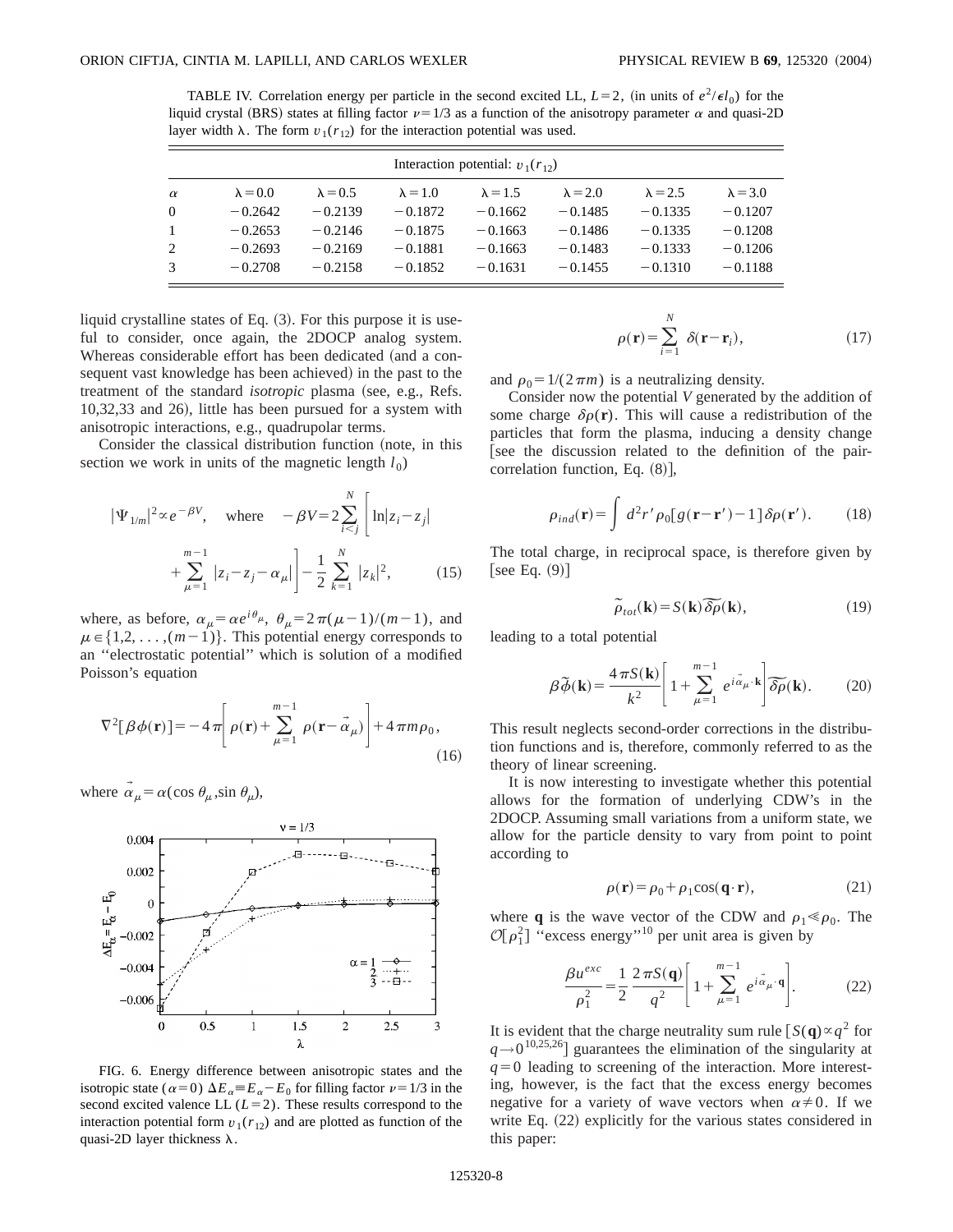

FIG. 7. Typical electron configurations for a nematic ( $\nu=1/3$ ,  $\alpha=7$ , left panel), tetratic ( $\nu=1/5$ ,  $\alpha=8$ , center panel), and hexatic ( $\nu=1/7$ ,  $\alpha=10$ , right panel). Note the formation of a CDW's with one, two, and three different directors.

nematic
$$
(\nu = 1/3)
$$
:  $\frac{1}{2} \frac{2 \pi S(\mathbf{q})}{q^2} [1 + 2 \cos(\alpha q_x)],$ 

tetratic( $\nu=1/5$ ): 1 2  $2\pi S({\bf q})$  $\frac{q^2}{q^2} [1+2 \cos(\alpha q_x)+2 \cos(\alpha q_y)],$ 

$$
\begin{aligned} \text{hexatic}(\nu=1/7): & \frac{1}{2} \frac{2 \pi S(\mathbf{q})}{q^2} \bigg[ 1 + 2 \cos(\alpha q_x) \\ & + 2 \cos \bigg[ \alpha \bigg( -\frac{1}{2} q_x + \frac{\sqrt{3}}{2} q_y \bigg) \bigg] \\ & + 2 \cos \bigg[ \alpha \bigg( -\frac{1}{2} q_x - \frac{\sqrt{3}}{2} q_y \bigg) \bigg] \bigg], \end{aligned} \tag{23}
$$

We can see that the most important configurations (those that make the potential  $\beta V$  minimum and maximize their probability) correspond to charge-density waves with wave vectors in the neighborhood of  $\tilde{d}^4 \alpha \mathbf{q}/\pi \simeq \{(1,0),(-1,0)\}$  for the nematic,  $\alpha \mathbf{q}/\pi \approx \{(1,1),(1,-1),(-1,1),(-1,-1)\}$  for the tetratic, and  $\alpha \mathbf{q}/\pi \approx \{(\frac{4}{3}, 0), (-\frac{4}{3}, 0), (\frac{2}{3}, 2/\sqrt{3}), (\frac{2}{3}, -2/\sqrt{3}),$  $\left(-\frac{2}{3}, 2/\sqrt{3}\right), \left(-\frac{2}{3}, -2/\sqrt{3}\right)\}$  for the hexatic. This should produce a unidirectional CDW (a layered system, or *smectic*) underlying the nematic, with a characteristic wavelength  $\lambda$  $\approx$  2 $\alpha$ ; a square lattice tilted 45° with lattice constant *a*  $\approx \sqrt{2\alpha}$ , and a triangular lattice with triangle side  $a=\sqrt{3\alpha}$ . Figure 7 depicts typical configurations during MC simulations with large  $\alpha$ 's. The characteristic CDW's have periods very close to those predicted above.

One should note that these underlying CDW's are extremely soft and fluctuations will render them invisible in the thermodynamic and ergodic limits. In our simulations, however, their effects are perceptible (see, e.g., Fig. 1) for large values of the anisotropy parameter  $\alpha$  because of phase locking at the boundaries. A detailed study of the fluctuations of these CDW's will be published elsewhere.<sup>35</sup>

### **VI. CONCLUSIONS**

In conclusion, we have investigated the possibility of liquid-crystal states in quasi-two-dimensional electron systems in strong magnetic fields. We considered translation invariant yet anisotropic states at filling factors  $\nu=1/3$ ,  $1/5$ , and  $1/7$  of the lowest  $(L=0)$ , first excited  $(L=1)$  and second excited  $(L=2)$  LL's. We found that the anisotropic states possess an underlying CDW along directors with the same symmetry group of the proposed state but these CDW's are ''washed-out'' by fluctuations. We applied MC methods to calculate the (angle-dependent) pair-correlation function and static structure factors for these states, which have permitted us to calculate the correlation energies for a variety of reasonable generalizations of the Coulomb potential that take into consideration the finite width of the quasi-2D layer. For all states and potentials under consideration the isotropic Laughlin state is found to be energetically favorable in the lowest and first excited LL, whereas we find an instability of the  $\nu$ =1/3 nematic state in the second excited LL.

#### **ACKNOWLEDGMENTS**

We would like to thank A.T. Dorsey, A.H. MacDonald, E. Fradkin, M. Fogler, and J. MacCollough for useful discussions. Acknowledgment is made to the University of Missouri Research Board and to the Donors of the Petroleum Research Fund, administered by the American Chemical Society, for support of this research. One of the authors  $(O.C.)$ would like to acknowledge R. Wilkins and K. Kerby for their hospitality during summer 2003. Part of the work was supported by NASA-CARR at Prairie View A&M University.